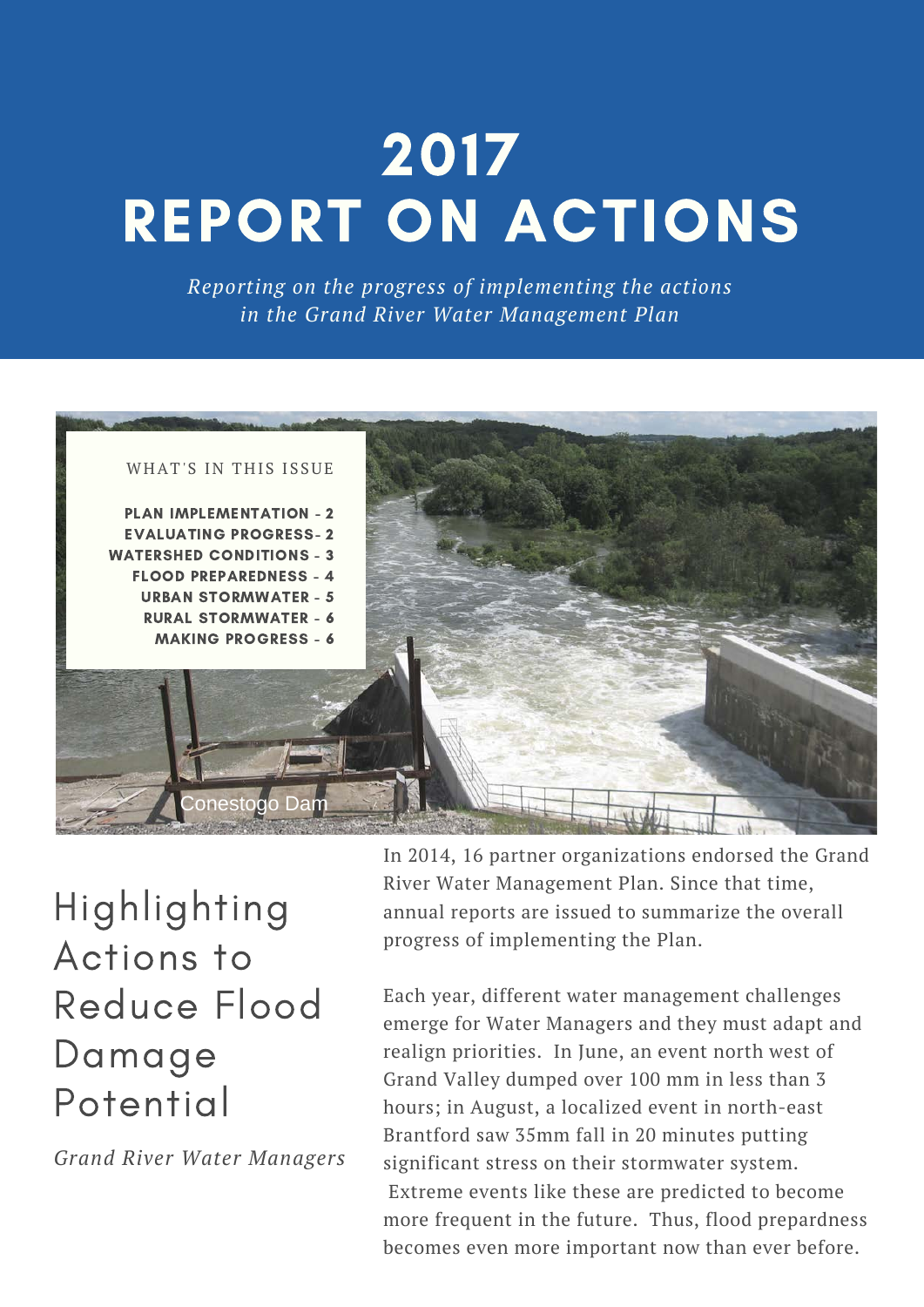



#### STATS: GRCA PERMITS

GRCA has regulations for protecting land near rivers, streams, ponds, wetlands, steep slopes, floodplains and Lake Erie shoreline to reduce damages from flooding or erosion.

In 2017, GRCA reviewed **443** permits for construction in and around wetlands while they reviewed **256** floodplain permits.

## PLAN IMPLEMENTATION

Many of the Water Management Plan partners continue to meet quarterly. Competing priorities, staff retirements and promotions always challenge our ability to fully participate in activities that may go beyond our borders. Staff from our northern municipalities, including Southgate, Wellington North, Mapleton and the Town of Grand Valley have also joined the watershed conversation and see value in attending the quarterly meetings.

The Grand River Conservation Authority (GRCA) hosted four meetings in 2017 including a joint meeting with watershed policy planners in September. GRCA will continue to provide the opportunity for Water Managers to meet and discuss issues that go beyond municipal boundaries.

## EVALUATING PROGRESS

All water managers have competing priorities yet over the past four years, partners have implemented actions to work toward the four goals of the Grand River Water Management Plan:

- Reduce flood damage potential
- Ensure water supplies for communities, economies and ecosystems;
- Improve water quality and reduce the Grand's impact on Lake Erie; and
- Build resilience to deal with climate change.

Water managers will continue to meet quarterly in 2018. A review of all of the actions in the Plan will take place in early 2019 concurrently with a review of the state of the water resources in the Grand River watershed. These reports will inform Water Managers whether its time to review and update the 2014 Plan or adjust actions and continue implementation.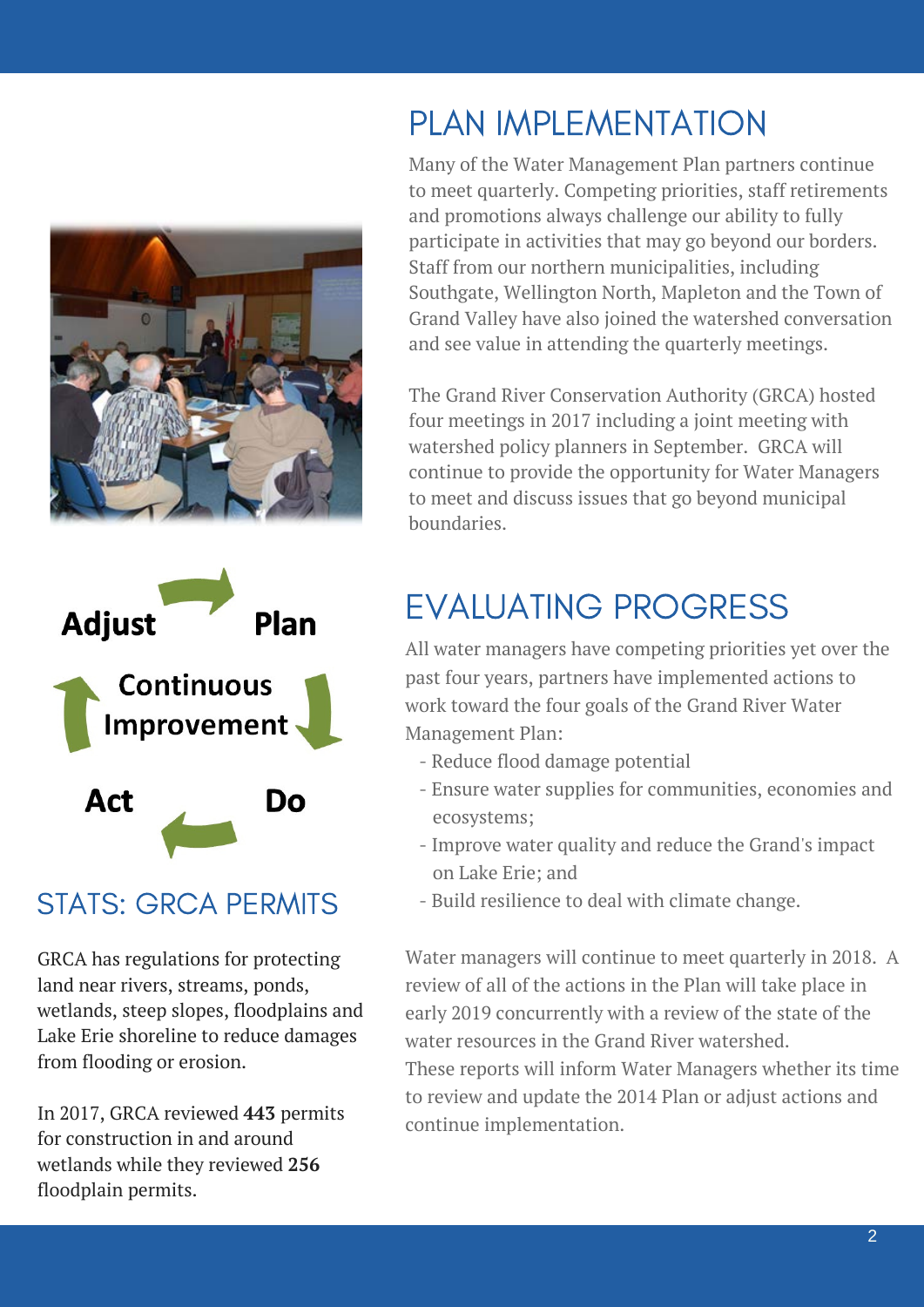



## JUNE 23, 2017

An extreme rainfall event

One-day rainfall total at Luther Dam is the highest daily total rainfall recorded since 1950. Two characteristics made this storm very uncommon:

(1) **High Intensity Rainfall** - 126 mm of rain fell over a 3-4 hour period - this is a very large volume of rainfall in a short period of time.

(2) **Large Area** - This storm covered a very large area (approximately one-third of the watershed).

## WATERSHED CONDITIONS

All of GRCA's climate stations recorded above the normal total annual precipitation in 2017. Except Woolwich and Brantford, all climate stations recorded over 1000 mm of precipitation. Normal annual precipitation varies across the watershed from 850 mm in the south to 950 mm in the north.

Average air temperature for the year was above the long term average. The year started out fairly warm with winter and early spring temperatures about 3 degrees above normal. The late spring and summer period were very close to the long term average while the fall was about 3.5 degrees above normal.

## FLOOD MESSAGING IN 2017



1

5 Watershed Conditions Statements





High Lake Erie Warning

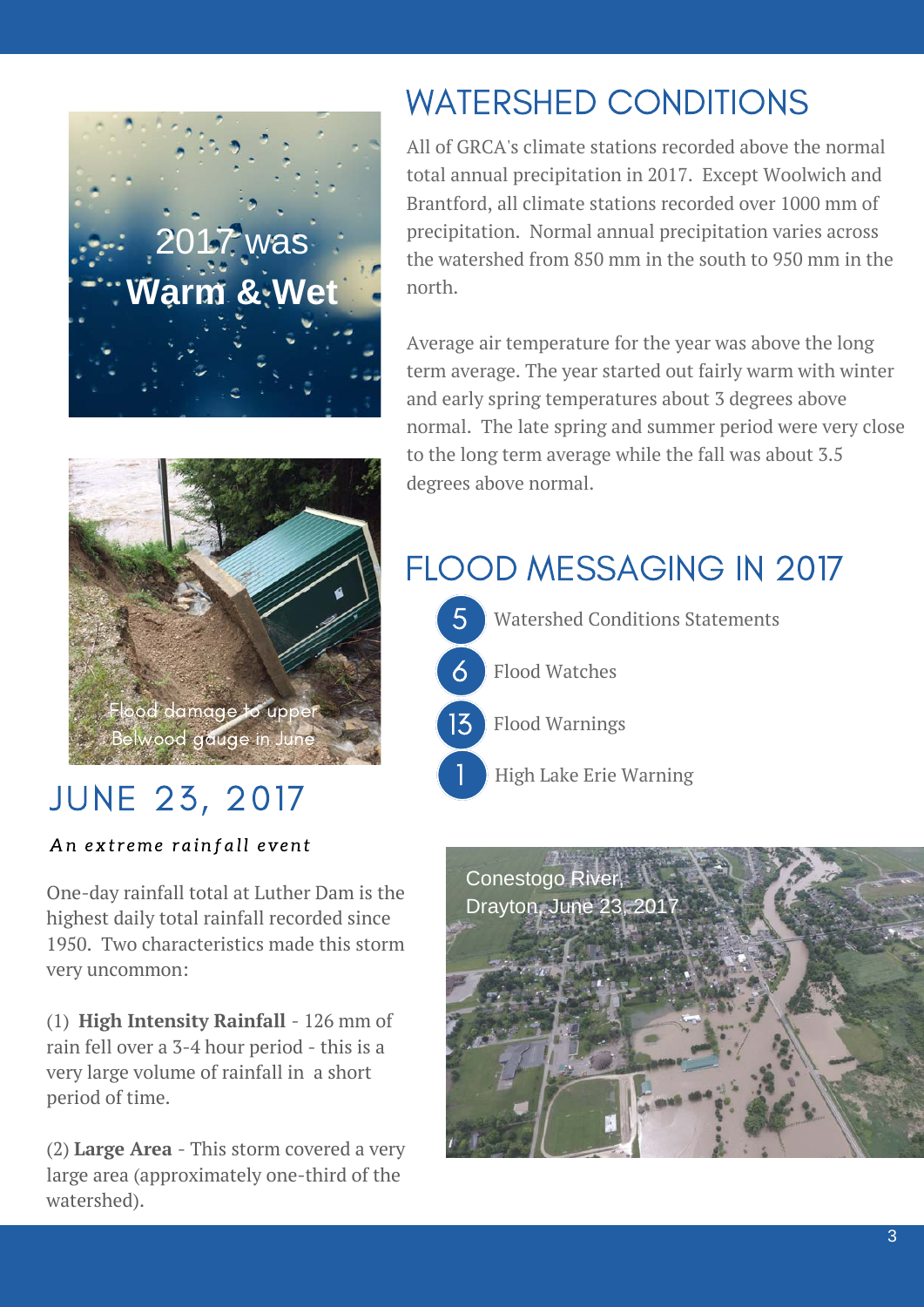## FLOOD PREPAREDNESS

**GRCA** is improving forecasting and decision support tools and piloting a new flood forecasting approach for West Montrose using improved models to predict river flows five hours in advance. This will provide additional flood warning to residents of the area.

**GRCA** applied to the *National Damage and Mitigation Program Funding* to acquire bathymetric LiDAR for reaches of the Grand River. This will complement the topographic LiDAR acquired by **OMAFRA**.

**OMAFRA** reached out to their clients in 2017 to encourage them to be prepared for extreme events

**GRCA** is updating hydrologic and hydraulic models to new or updated platforms (e.g. HEC-HMS and HEC-RAS, respectively) for the headwater areas of the watershed upstream of Shand Dam. This work will support updated floodline mapping.

**Brantford** created a flood prevention grant program for homeowners as a result of a significant rainfall event on August 11, 2017.

**GRCA** worked on 16 projects related to ensuring the maintenance of GRCA-owned dams





Flood Inundation Map - West Montrose

#### GRCA'S WEB-USER SESSIONS PER DAY TRIPLED DURING EVENT

Communications in a flood event is critical; more people are using GRCA's web-based information. 50% of web traffic is on mobile devices

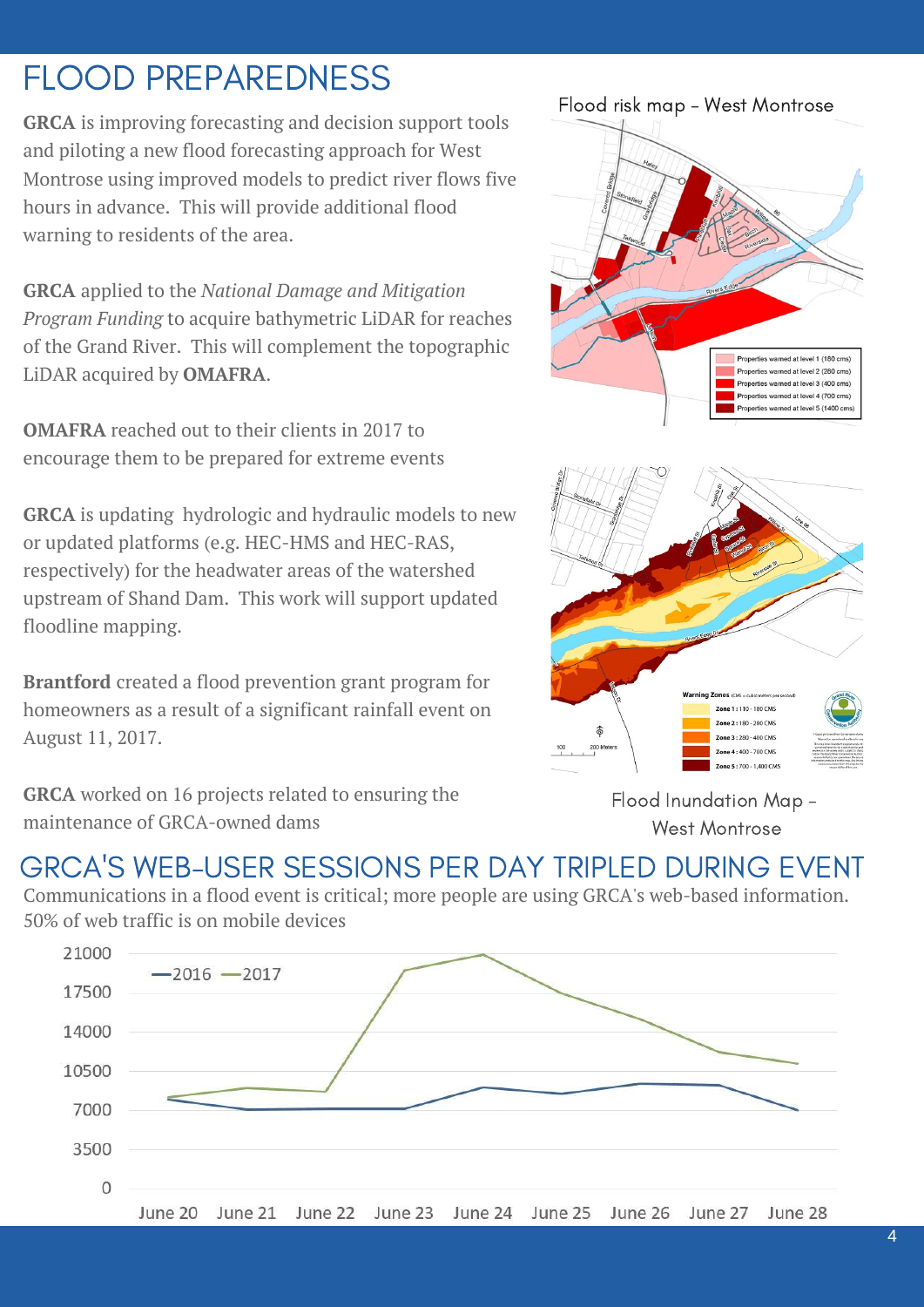

## URBAN FLOODING

Urban flooding is caused when heavy, intense rain saturates an urban drainage system. The urban storm system becomes overwhelmed and water flows out into streets. This differs from Riverine Flooding where excessive rainfall over an extended period of time causes a river to exceed the capacity of its banks. It can also be caused by heavy snow melt and ice jams.

#### STORMWATER MANAGEMENT

Stormwater system assessments are important for mitigating urban flooding. Many actions by partners are underway or completed- **Cambridge** completed condition assessments of 20 facilities and cleaned out 3. **Kitchener** has implemented a 12.5 mm rainwater volume control target to incorporate low impact development techniques in projects. **Waterloo's** Master Plan is underway.

A case study on urban monitoring was completed in partnership with **MOECC**, **Kitchener,** and **GRCA**. It highlights several key lessons learned for developing a monitoring network that is able to detect changes.

Inflow and Infiltration (I&I) is a common municipal challenge. **Cambridge** is currently developing an I&I reduction program. Others, **Wellington North,** and **Grand Valley** recently assessed the scope of I&I challenges in their municipality.

Special Policy Areas allow for limited development in the flood fringe. **Waterloo** is currently reviewing their SPA.

**Haldimand** piloted a basement flooding mitigation program and focused on I&I through illegal connections to the sewer system.





#### LAKE FLOODING

**GRCA** is working with **Haldimand County**  and others on a project to update the Coastal Hazard Mapping along the Lake Erie shoreline in the county.